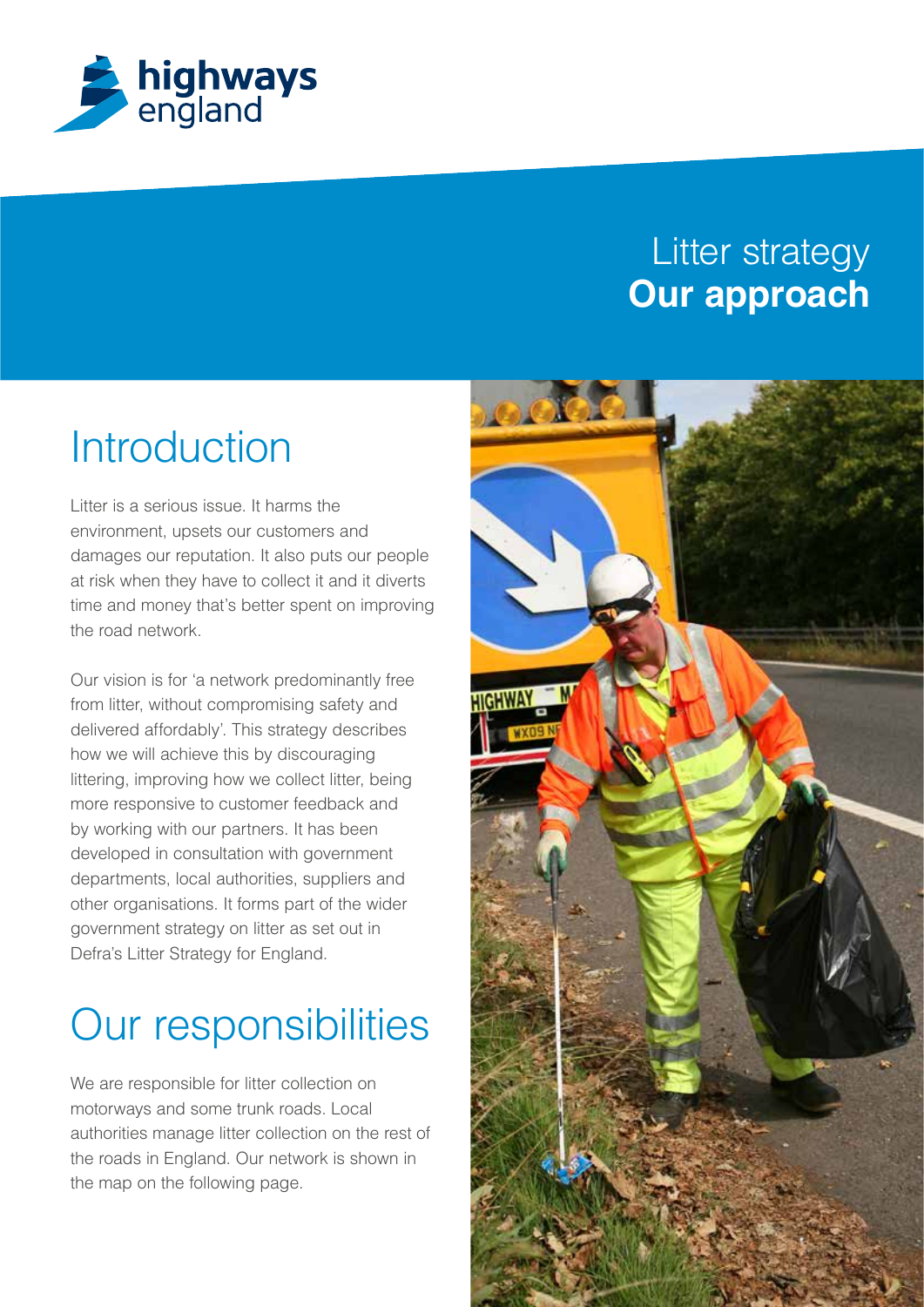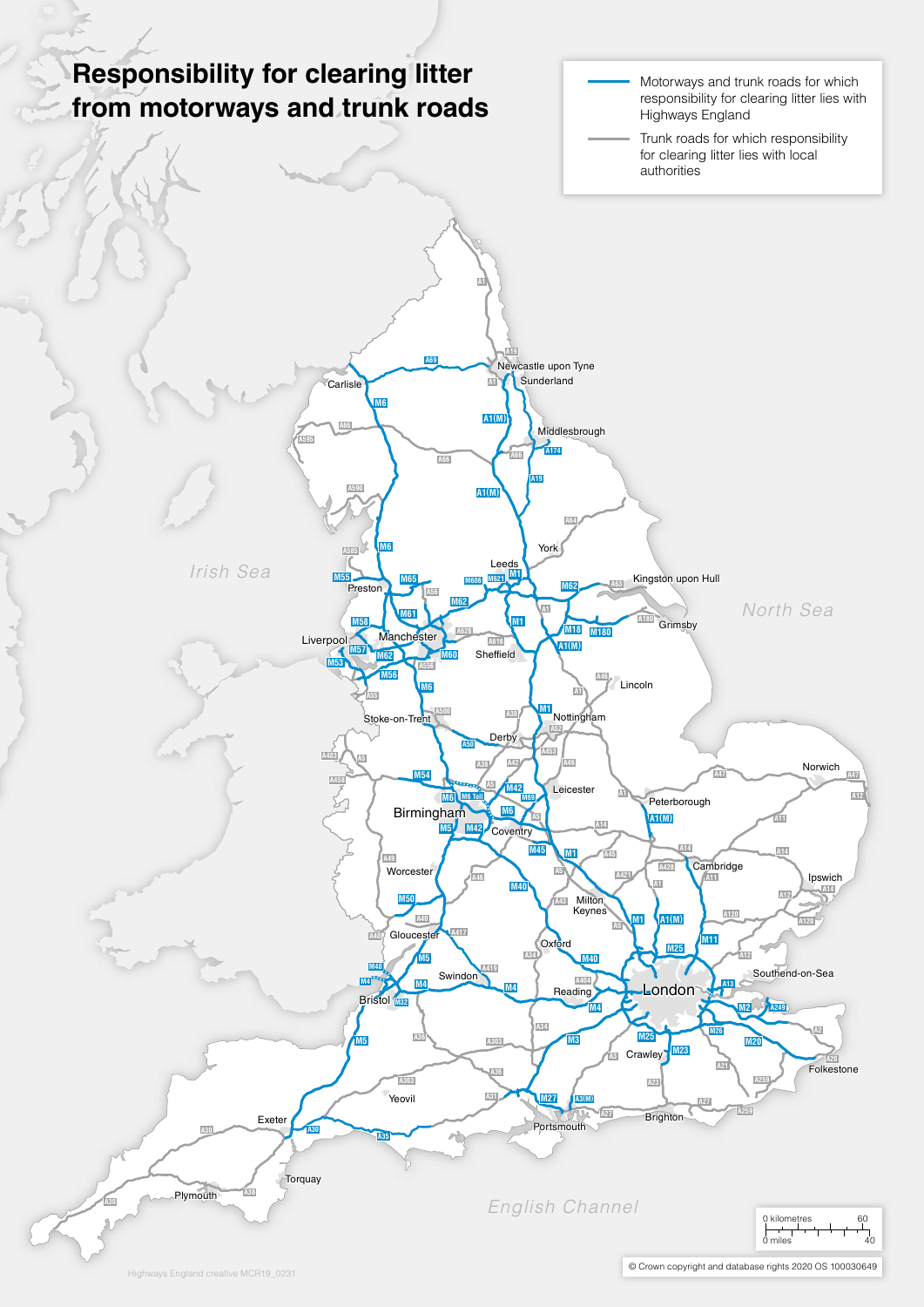# Delivering our strategy



The 4 ways we'll deliver our strategy to reduce the need for litter picking and deliver an effective litter clearing service are:

- 1. Influence littering behaviour
- 2. Improve operational delivery and asset maintenance
- 3. Seek and respond to customer feedback
- 4. Improve partnership working

#### **1. Influence littering behaviour**

We will run communications campaigns, and support those of our partners, to persuade road users and the wider public to take responsibility for their own litter. We'll adapt our messages for different road users and different littering behaviour. Our messages will educate the public about the impact of littering but they will also communicate the greater chance of being caught littering and the increased fixed penalties for doing so.

### **2. Improve operational delivery and asset maintenance**

We're improving the effectiveness of our litter picking by getting better at quantifying, tracking and reporting the work we do. We'll continue managing our performance to ensure that litter picking is carried out to the appropriate standard without compromising the safety of road users and road workers.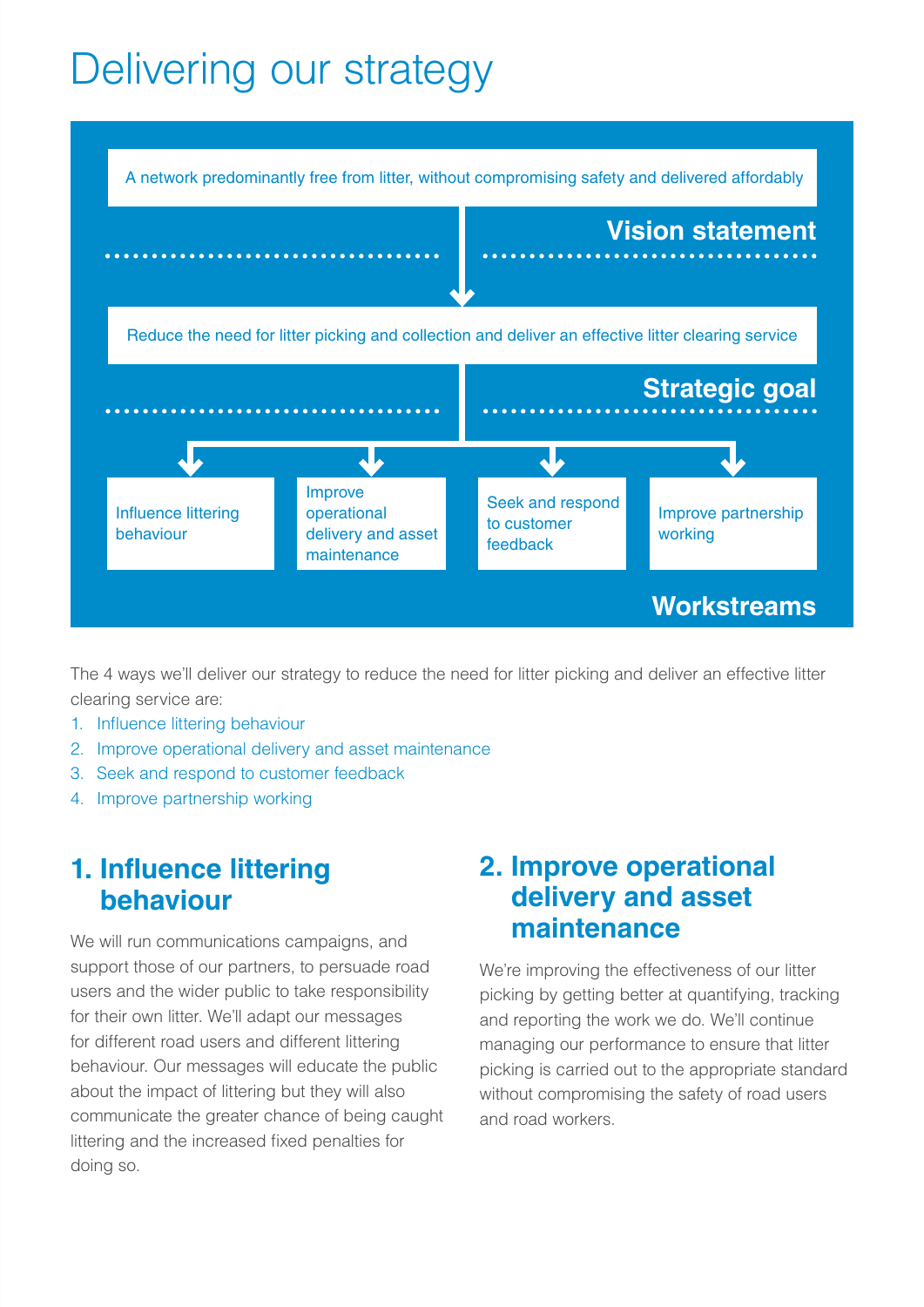### **3. Seek and respond to customer feedback**

We gather customer feedback about litter in a number of ways. It is included in monthly customer satisfaction surveys, conducted at national and regional level. We encourage customer comment via phone, mail and our social media channels and we conduct extensive research to understand customer attitudes on all aspects of our service and performance including litter collection. Transport Focus is an independent watchdog representing the interests of road users and we'll continue to take their views into account. We'll use all this feedback to check whether the work we are doing is noticed by customers and whether it meets their expectations.

### **4. Improve partnership working**

We'll continue working with local authorities to co-ordinate litter picking with routine maintenance work to minimise disruption to road users. We're also sharing knowledge and best practice with organisations like Keep Britain Tidy and motorway service area operators and working with them on joint initiatives and information campaigns. We'll further extend the scope of such collaborative working arrangements; developing agreements with other key stakeholders, including local authorities and the freight and road haulage industry, to help reduce the need for litter picking on our network.



© Crown copyright 2020.

You may re-use this information (not including logos) free of charge in any format or medium, under the terms of the Open Government Licence. To view this licence: visit **www.nationalarchives.gov.uk/doc/open-government-licence/** write to the **Information Policy Team, The National Archives, Kew, London TW9 4DU**, or email **psi@nationalarchives.gsi.gov.uk**.

This document is also available on our website at **www.highways.gov.uk** If you have any enquiries about this publication email **info@highwaysengland.co.uk** or call **0300 123 5000**\*. Please quote the Highways England publications code **PR81/17**. Highways England creative job number MCR19\_0231

\*Calls to 03 numbers cost no more than a national rate call to an 01 or 02 number and must count towards any inclusive minutes in the same way as 01 and 02 calls. These rules apply to calls from any type of line including mobile, BT, other fixed line or payphone. Calls may be recorded or monitored.

Printed on paper from well-managed forests and other controlled sources.

Registered office Bridge House, 1 Walnut Tree Close, Guildford GU1 4LZ Highways England Company Limited registered in England and Wales number 09346363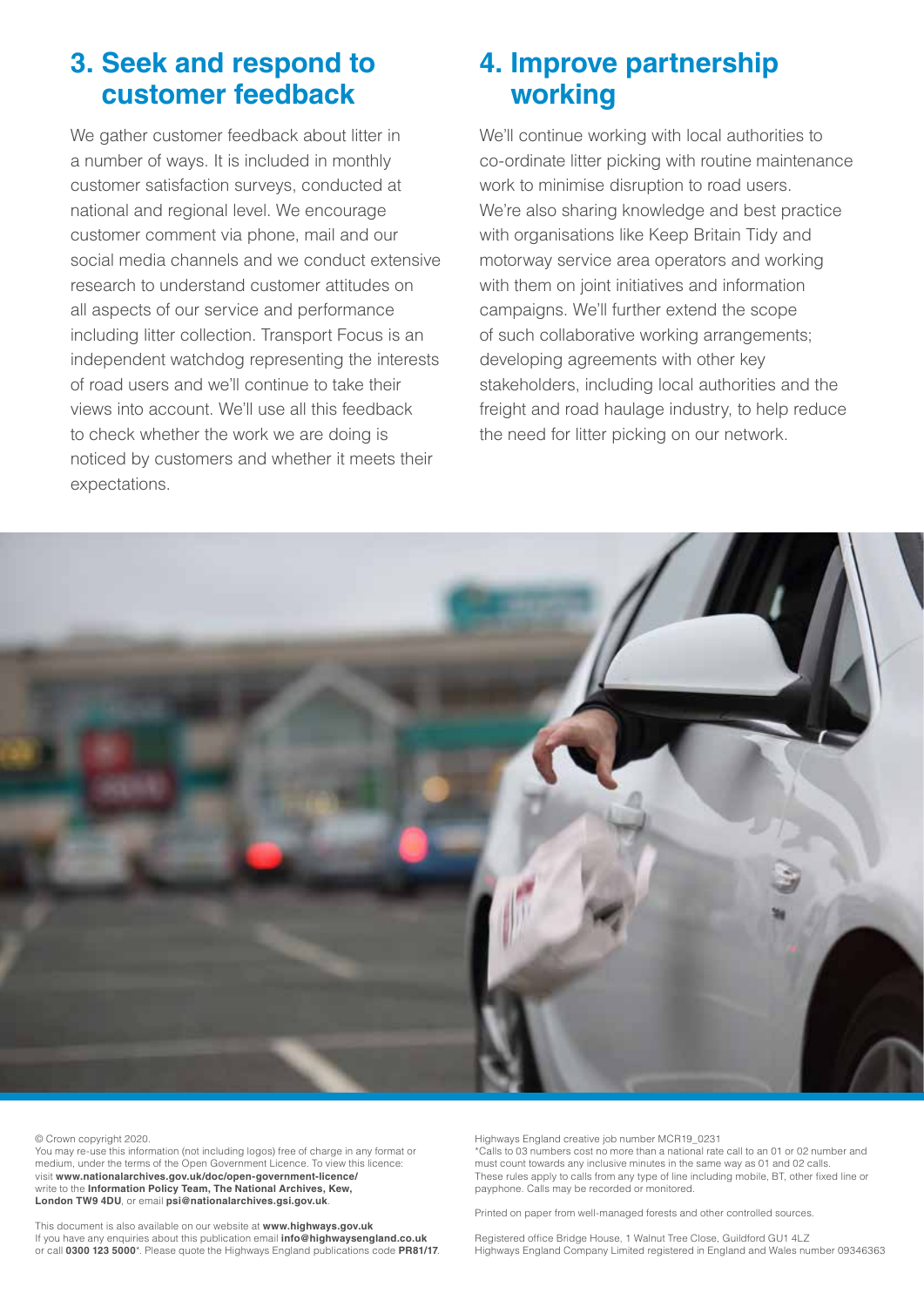## **Appendix**

#### Responsibility for clearing litter from motorways and APTRs

There are several pieces of legislation allocating responsibility for refuse collection on motorways and trunk roads:

- The Highways Act 1980 provides for Statutory Instruments to enable a stretch of road and slip road to be designated as a 'special road' (i.e. a motorway).
- The Environmental Protection Act 1990 makes a distinction between special roads, which are the responsibility of the Secretary of State; and trunk roads, which are the responsibility of the local authority.

There are some exceptions to a small number of roads where the Environmental Protection Act 1990 allows the Secretary of State to transfer responsibilities. The following table lists those sections of trunk roads where Highways England retains the responsibility for sweeping and cleaning.

#### **A1. List of all-purpose trunk roads in England for which responsibility for clearing litter has been transferred to the Secretary of State by order under Section 86(11) of the Environmental Protection Act 1990:**

**A2** From its junction with the M2 Motorway (Junction 1) to its junction with the M25 Motorway (Junction 2).

**A27** From the southern end of the A3(M) to its junction with the M27 Motorway (Junction 13).

**A56** From its junction with the M60 Motorway to its junction with the M65 Motorway (Junction 8).

**A5103** From its junction with the M56 Motorway (Junction 3) to its junction with the M60 Motorway (Junction 9).

**A414** From its junction with the A405 to its junction with the M1 Motorway (Junction 7)

#### **A2. All-purpose trunk roads with retained litter clearing duties contracted by Highways England to Design Build Finance and Operate (DBFO) concessionaires:**

**A1** From its junction with the A1(M) Junction 1 to the boundary between the Borough of Hertsmere and the London Borough of Barnet.

**A2** From its junction with the M25 Motorway at junction 2 to the boundary between the Borough of Dartford and the London Borough of Bexley.

**A3** From its junction with the B2039 to the boundary between the Borough of Elmbridge and the Royal Borough of Kingston upon Thames.

**A13** From its junction with the A1089 trunk road to the boundary between the Borough of Thurrock and the London Borough of Havering.

**A14** From a point 420 metres south east of its junction with Rusts Lane to its junction with the A1 trunk road.

**A19** From its junction with the A168 road at Thirsk to the roundabout at the junction with the A185 county road immediately south of the southern entrance to the Tyne Tunnel.

**A20** From its junction with the M25 Motorway at junction 3 to the boundary between the Sevenoaks District Council and the London Borough of Bromley.

**A23** From its junction with the M23 at junction 7 to the boundary between the Borough of Reigate and Banstead and the London Borough of Croydon.

**A30** From its junction with the A308 to the boundary between the Borough of Spelthorne and the London Borough of Hounslow.

**A30** From its junction with the M5 Motorway (Junction 29) to its junction with the A35 trunk road at Honiton.

**A35** From its junction with the A30 trunk road at Honiton to the western leg of the roundabout at the junction of A35 and A31 trunk roads north east of Bere Regis.